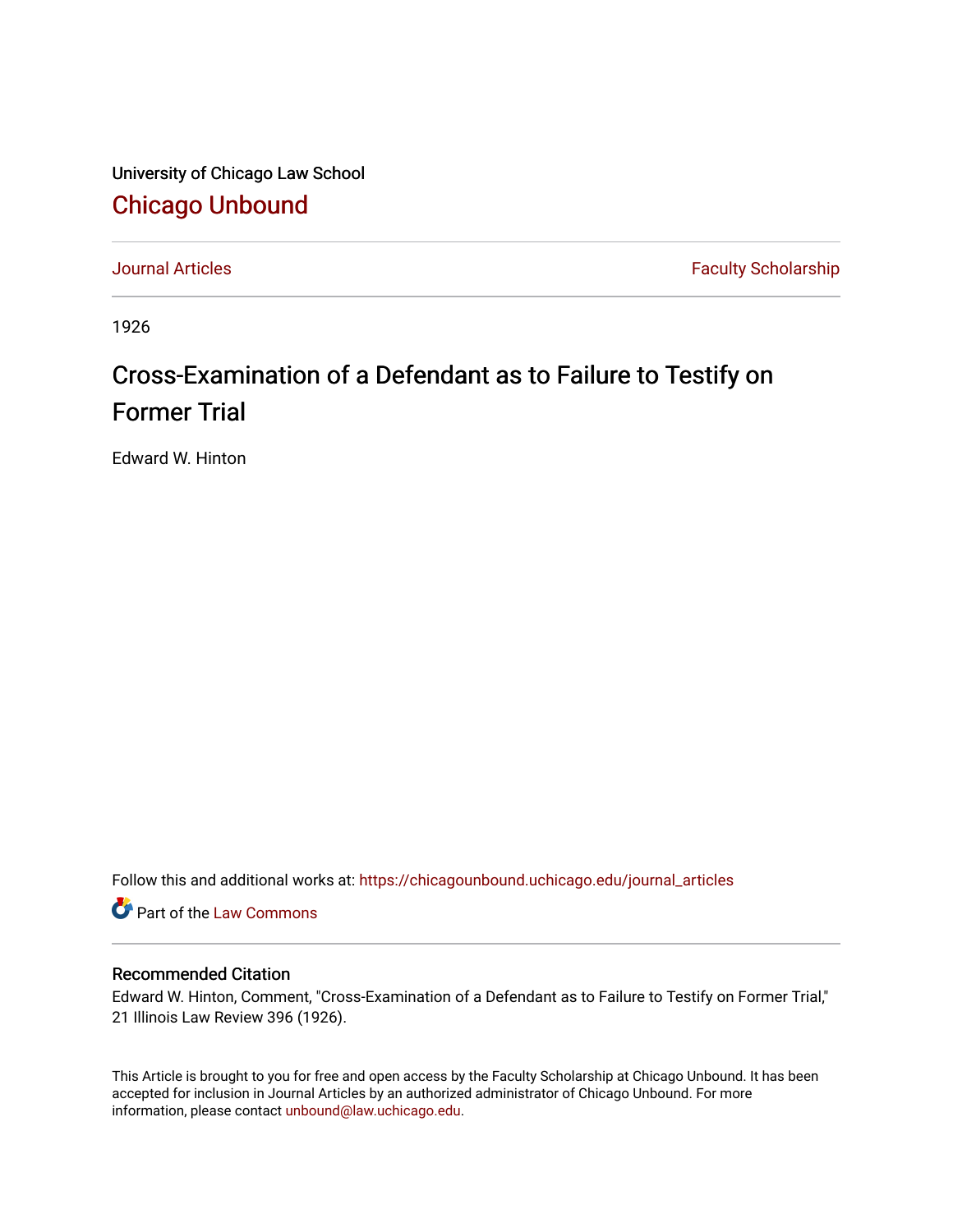However that may be, one finds a disposition in other recent cases of the Supreme Court of the State to depart from this rule of presumption in the strict literal application thereof, for those cases<sup>9</sup> seem to say that there must be something more than mere travel by the public. What that something more is, however, does not appear. It is not necessary to show acts of recognition or proprietorship by the public authorities.<sup>10</sup> But it does seem that there is something more in each of the cases than the mere fact of user by the public for the required period, such as the fact that the roadway in dispute was a continuation of other roads acknowledged to be public ways'" or that the way had been laid out on a plat as a road (for private purposes it is true) and was in fact used by the public,<sup>12</sup> or that cinder walks had been laid on either side of the road and gates placed where it crossed a railroad.<sup>13</sup> So that can it not be said that in addition to travel by the public for the required length of time, the surrounding circumstances must indicate a road of a type intended to be permanent *?"4* Thus, a way through wild timberland was not such a road as justified any such presumption from user for the prescribed time, even though houses had been erected along it.15 Thereby the two presumptions would harmonize, for, if the way remained such as did not assume any of the appearances of a public highway familiar in the general locality, then the period of its use by the public would not make it such, but if its appearance was that of other ways in the locality which *were* public highways, then it were time the owner of the vacant land over which it ran, awoke and rubbed his eyes, and if he permitted such condition for the statutory period, it were meet that he *shoidd be* penalized by such a rule as the second presumption.

## ELMER M. LEESMAN.

WITNESSES-CROSS-EXAMINATION OF A DEFENDANT AS TO FAILURE To TESTIFY **ON** FORMER TRIAL-[United States] In a recent prosecution for a violation of the National Prohibition Act a government witness testified to admissions by the defendant who did not testify on his own behalf in that trial. On a second trial of the same case the defendant voluntarily took the stand and denied the alleged admissions. Over objection, he was then cross-examined by the judge as to his failure to testify on the first trial and his reasons for such failure. The defendant answered that he did not

*9. Palner v. City of Chicago* 248 Ill. 211; *City of Springfield v. Springfield Ry. Co. 295* Ill. 238; and see *Boss v. Ill. Cent. R. R. Co.* 210 Ill. App. 673.

10. *Phillips v. Leininger* 280 Ill. 140.

11. *Weihe v. Pein* 281 **I1.** 138, 141. *12. Norworth v. Sheets* 269 Ili. 573.

13. *Boss v. Illinois Central Rd. Co.* 210 Ill. App. 668.

14. *Law v. Neola Elevator Co.* 281 Ill. 150 (where the road was a cul de sac leading up to a man's place of business only, but used by the public in resorting to the place for business, and had become so well traveled as to have all the appearance of a public highway).

**15.** *Tom; of Grand Prairie v. Schneider* 211 II1. App. 107.

396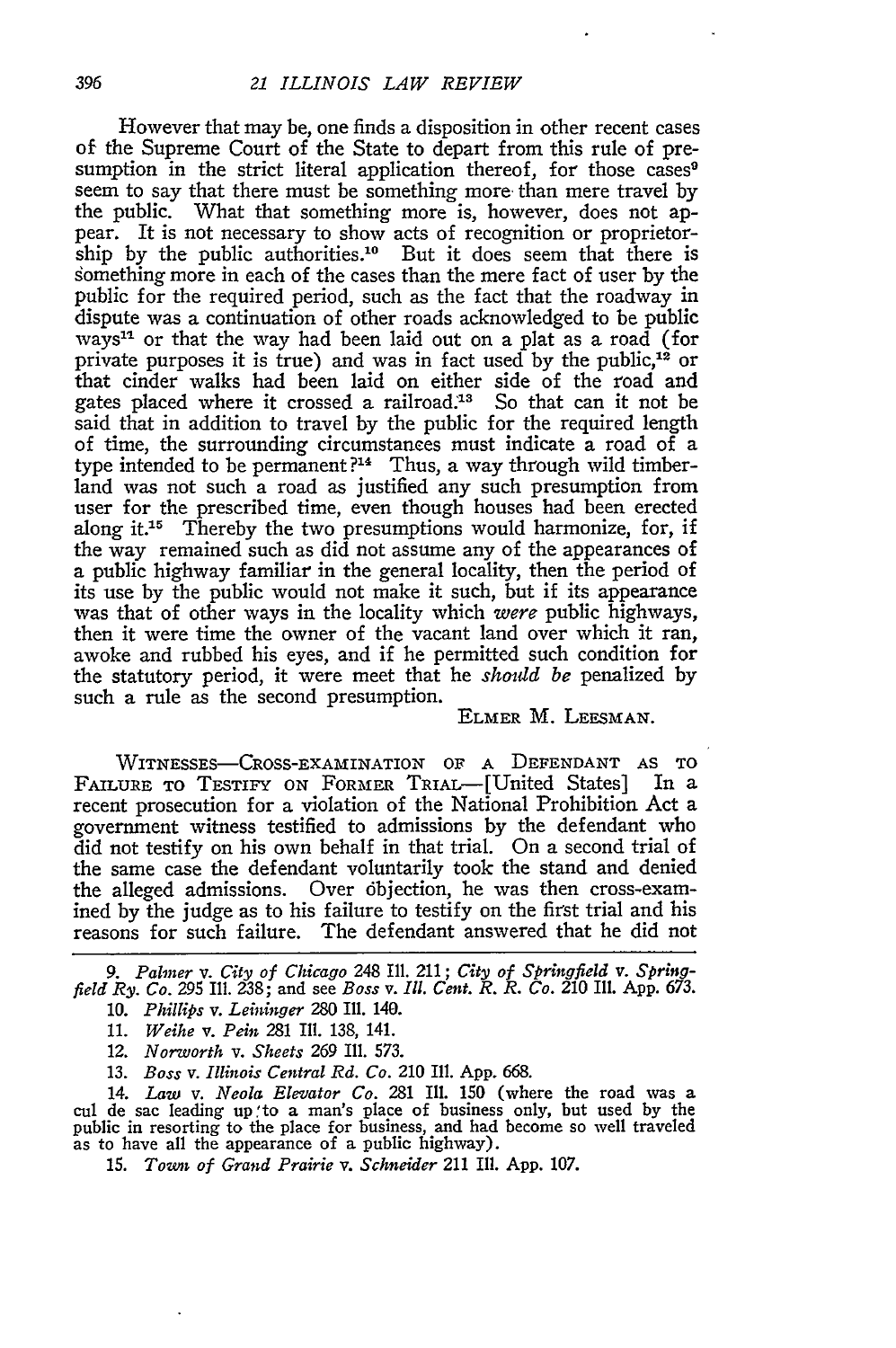think that the prosecution had made a case against him, and that he acted on advice of counsel.

The second trial resulted in a conviction and the defendant sued on a writ of error. On this state of facts the Circuit Court of Appeals certified the following question: "Was it error to require the defendant, Raffel, offering himself as a witness upon the second trial, to disclose that he had not testified as a witness in his own behalf upon the first trial?"

The Supreme Court, in an opinion by Mr. Justice Stone, answered the question in the negative.' While this decision may settle the question for the Federal Courts, there is a sharp conflict among the states where the problem has arisen, with the apparent weight of authority, numerically at least, against the admission of such evidence.<sup>2</sup>

On the first trial the Fifth Amendment to the Constitution protected the defendant from being made a witness against himself, and the statute<sup>3</sup> protected him, so far as possible, from adverse inference or comment because of his failure to become a witness on his own behalf. The statute seems unnecessary because of the general rule that one is not to be prejudiced by the exercise of a legal privilege, but at least it emphasizes the legislative policy on the subject. There are occasional suggestions that the protection is limited to the particular stage of the case in which the privilege is exercised, but no plausible reason has ever been given for such a restriction. If the defendant had remained silent on the second trial, practically all of the courts agree, and the opinion concedes, that the fact of the defendant's failure to testify on the first trial would not have been admissible against him.<sup>4</sup> It would be absurd to hold that the defendant was protected from adverse inference and comment on his silence at the last trial, but not on his silence at the first trial, which was.equally privileged and protected at that time.

His failure to testify on the first trial, might be logically relevant on the theory of an implied admission, as in the ordinary case where a person fails to deny a criminal accusation, $5$  or what amounts to the same thing, fails to deny incriminating facts in his testimony.

*1. Raffel v. United States* (1926) 46 Sup. Ct. Rep. 566.

- 3. U. S. Comp.\_Stat. sec. 1465.
- *4. Maloney v. State* (1909) 91 Ark. 485, and cases cited in opinion.
- *5. Sparf v. United States* (1895) 156 U. **S.** 51.

<sup>2.</sup> Supporting the cross-examination, see *Taylor v. Commonwecdlth* (1896) 17 Ky. Law 1214; *Commonwealthl v. Smitht* (1895) 163 Mass. 411; *People v. Prevost* (1922) 219 Mich. 233; *Sanders v. State* (1907) 52 Tex. Cr. 156.

Contra: Maloney v. State (1909) 91 Ark. 485; State v. Bailey (1880)<br>54 Ia. 414; Parrott v. Commonwealth (1898) 20 Ky. Law 761; Buckley v.<br>State (1899) 77 Miss. 540; Smith v. State (1907) 90 Miss. 111; Parrott v.<br>State (191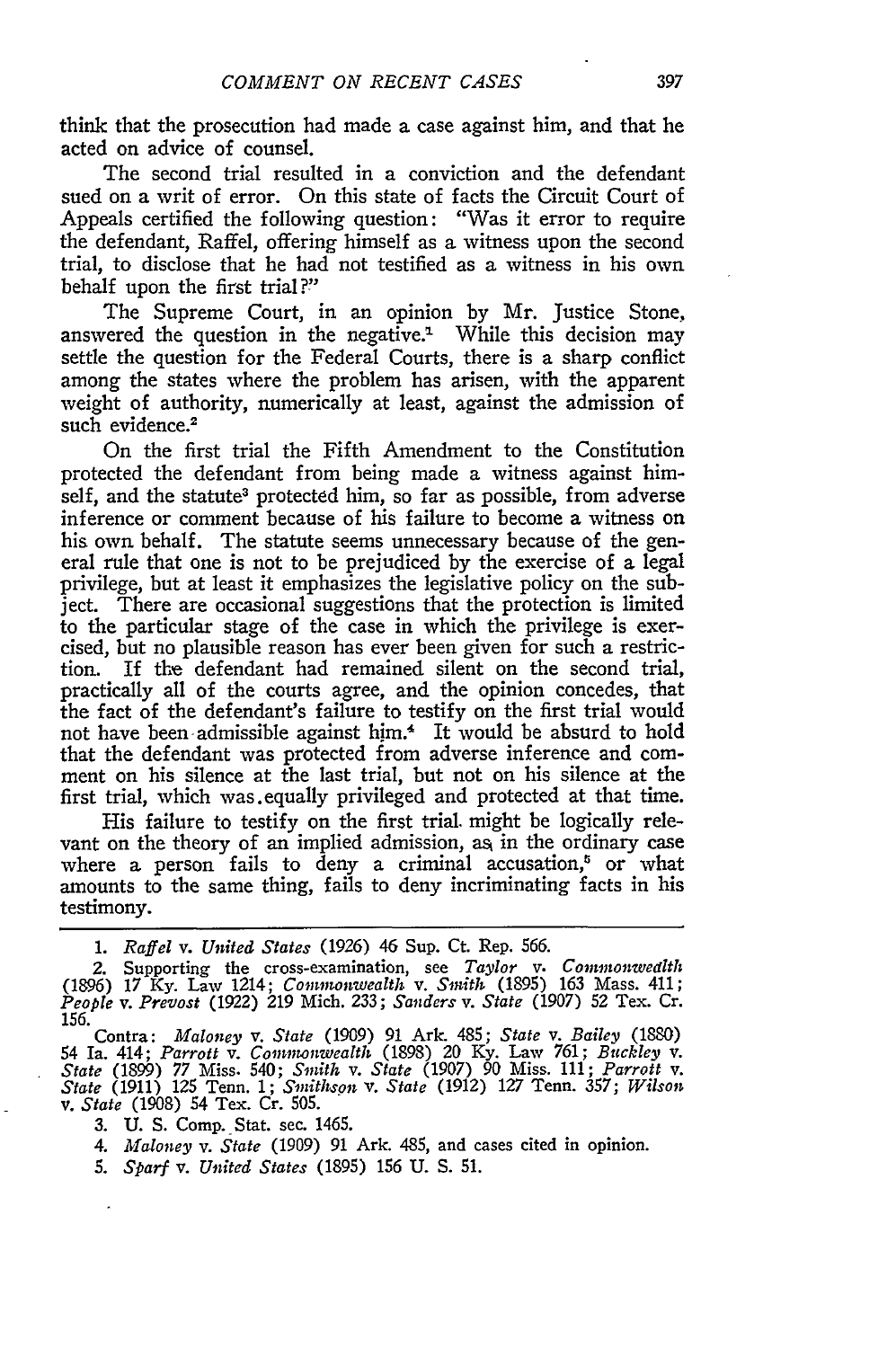As a matter of experience there is a certain probability that an innocent man will deny a false accusation. But in spite of the logical relevancy of the evidence, the fact of a failure to testify is rejected because it would render the Constitutional privilege worthless, $6$  and because the statute as a matter of policy has prohibited the use of such an inference or presumption.

When the defendant voluntarily took the stand on the second trial, he waived the protection of the Fifth Amendment. He could not become a witness for himself without becoming equally a witness against himself. He was bound to tell the whole story. He could not limit his testimony to what was favorable. If he failed to deny incriminating matters which he might have denied, such failure would have been the proper subject of comment and inference.7 He would be subject to all legitimate and proper crossexamination. But his waiver of the protection of the Fifth Amendment would not subject him to cross-examination as to facts excluded by some other rule. For example, he could not be crossexamined as to privileged communications with his counsel, or as to an involuntary confession.

Since both the Constitution and the statute prohibit the use of the defendant's silence at a former stage of the case as an implied admission of guilt, it would be no more competent to prove the inadmissible fact *for that purpose* by the cross-examination of the defendant than to prove it by other means. In other words, his waiver of the protection of the Fifth Amendment subjected him to cross-examination on all admissible facts, but that could not make his former exercise of privilege an admissible fact to prove him guilty. Is there any other theory which would make such fact the proper subject of cross-examination?

The leading case<sup>8</sup> sanctioning such cross-examination admits it on the ground that it tends to discredit the defendant's testimony. The theory of the *Smith* case-and it is the only one of the cases relied on which has worked out a theory-is shown by the following extract:

"But it may be assumed that the provision of the Constitution needs no statute to reinforce it in this particular, and that the refusal to testify before the grand jury could create no presumption against the defendant, whether the above statute applies or not. This means, no presumption upon which a legal judgment or consequence could rest. Magistrates and courts in their official action must give no weight to it. One who avails himself of his constitutional privilege, and refuses to accuse or furnish evidence against himself, shall be subject to no injurious consequence under the law by reason of his having done so." "The defendant

formerly did not say that he was innocent, but that he would not answer lest he might criminate himself. This fact, though open to explana- tion, has some tendency to throw doubt on the truth of his present testi-

- *6. People v. Tyler* (1869) 36 Calif. 522.
- *7. Caininetti v. United States* (1917) 242 U. S. 470.
- *8. Commonwealth v. Smith* (1895) 163 Mass. 411.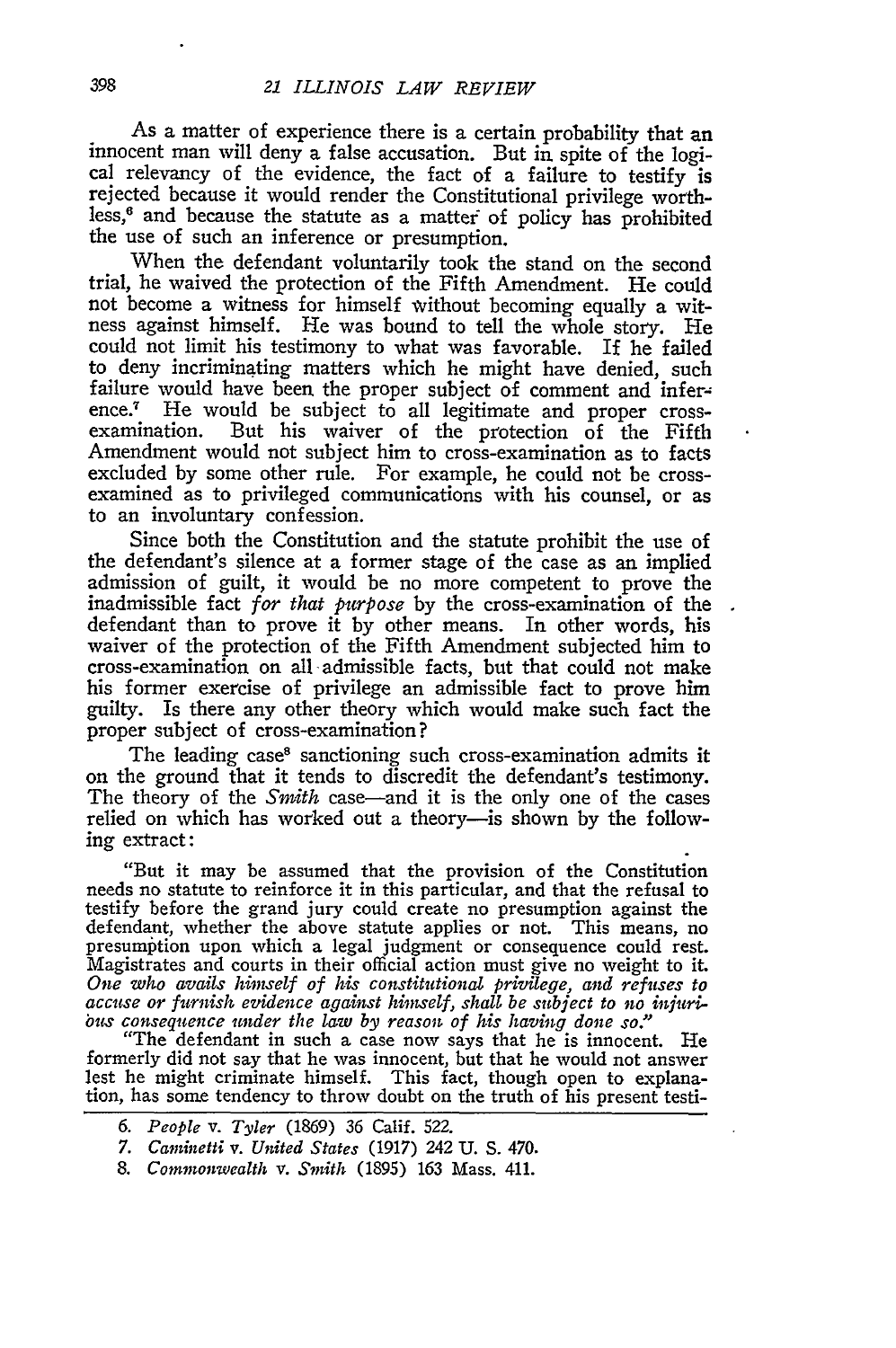mony, and thus has some bearing upon one material question, namely, the truthfulness of the witness.'

In short, the court held that while the constitutional privilege of silence at a prior stage of the case could not be used positively as an implied admission of guilt, neither the constitution nor the statute prohibited its purely negative use to discredit, and therefore such former claim of privilege became the proper subject of cross-examination. This is the view apparently adopted in the principal case, for the opinion states:

"It is elementary that a witness, who upon direct examination denies making statements relevant to the issue, may be cross-examined with respect to conduct on his part inconsistent with this denial. The value of such testimony, as is always the case with cross-examination, must depend upon the nature of the answers elicited and their weight is for the jury. But we cannot say that such questions are improper cross-examination, although the trial judge might appropriately instruct the jury that the failure of the defendant to take the stand on his own behalf is not in itself to be taken as an admission of the truth of the testimony which he did not deny."

The logical relevancy of a former claim of privilege to discredit later testimony may be conceded because there may be more or less inconsistency between the two.

And there may be some inconsistency between a mere failure to testify at a former stage of the case and the defendant's later testimony at the trial.

But when it is remembered that the failure to place the defendant on the stand is normally the act of his counsel who may be moved to that course **by** various reasons not understood by the defendant himself, the real evidential value of the fact is exceedingly small, though its prejudicial effect is apt to be very great, in spite of the suggested charge that such silence in itself is not to be taken as an admission of the truth of the testimony which the defendant did not take the stand to deny. If the fact of silence in itself can not fairly be treated as an admission, will the answer normally to be expected that defendant acted on advice of counsel supply the necessary basis for the discrediting inference?

But conceding the logical relevancy of the fact of former silence alone, or in connection with possible answers based on it, the propriety of such cross-examination by no means follows. Logical relevancy is not the sole test of admissibility. The same fact, if relevant at all, is equally relevant as affirmative proof of guilt, but, as already seen, is excluded for that purpose **by** constitutional and statutory policy. In fact the principal effect of the various rules of evidence is to shut out facts having logical relevancy, but of too little value as compared with their probable misleading or prejudicial effect. For example, hearsay may be quite relevant, but is normally excluded. The bad character of a defendant in a criminal case may be quite as relevant to prove guilt, as his good character to prove innocence, but the bad character is universally rejected.